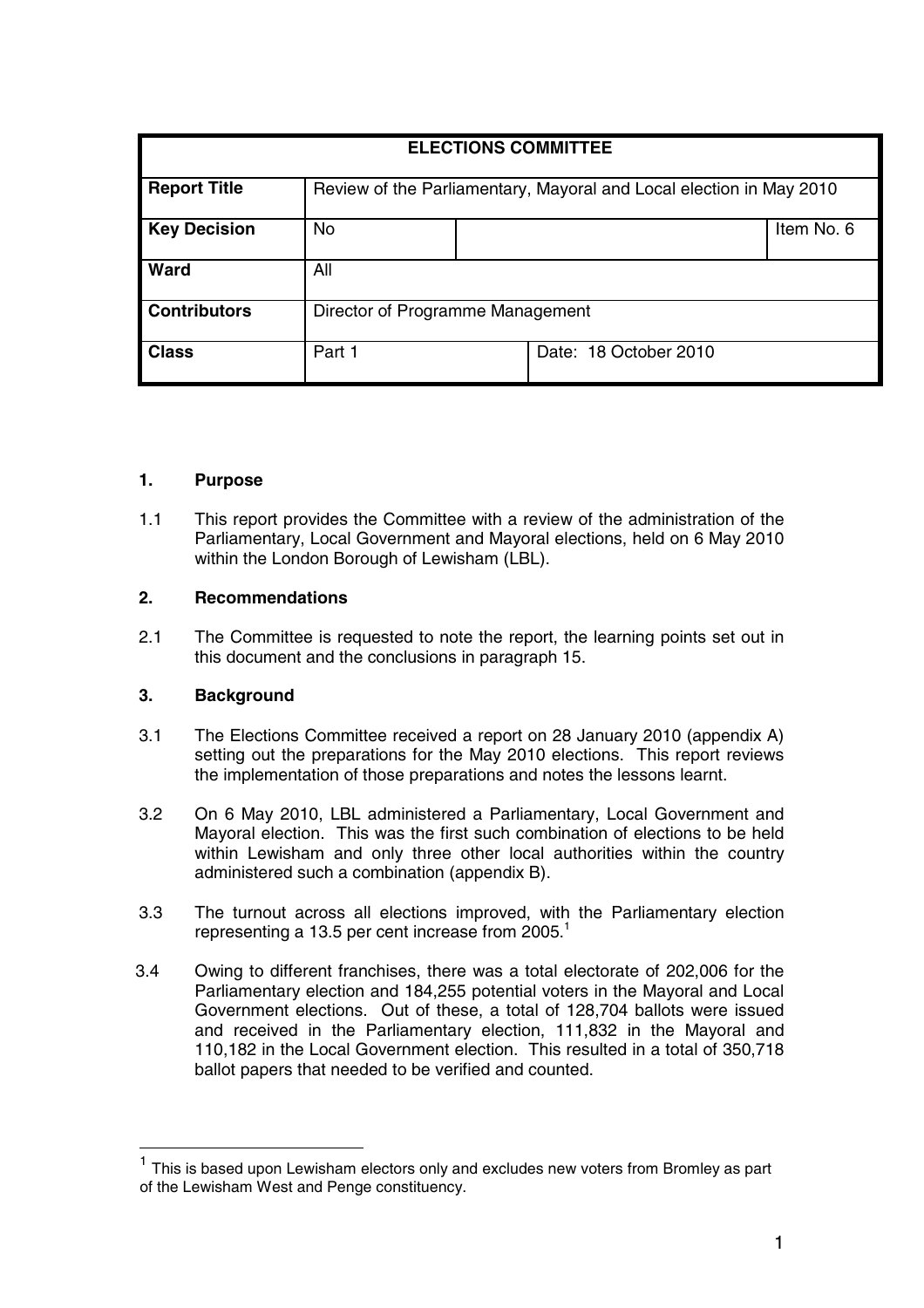3.5 A total of 269 candidates stood across all three elections, with 19 standing in the Parliamentary election, 7 in the Mayoral and 243 in the Local Government.

| Election            | Electorate | <b>Ballots</b><br>Issued | Valid<br><b>Ballots</b><br>(Spoilt Ballots) | Turnout (%) |
|---------------------|------------|--------------------------|---------------------------------------------|-------------|
| Parliamentary       | 202,006    | 128,704                  | 127,967<br>(735)                            | 63.7        |
| Mayoral             | 184,255    | 111,832                  | 107,569<br>(4, 263)                         | 60.7        |
| Local<br>Government | 184,255    | 110,182                  | 109,386<br>796)                             | 59.8        |

## **4. Legislative Framework**

- 4.1 The legislative framework surrounding the conduct of the elections in May is complex and varied. The primary acts that set out the regulations governing national and local elections are the Representation of the People Act (RPA) 1983 and the RPA 2000. These have subsequently been amended by further statutes
- 4.2 The majority of regulations are set out in the RPAs but additional legislation governs other aspects of the Mayoral, Local and Parliamentary elections. These include various regulations relating to the count methodology and the statutory timetables for the elections. The Association of Electoral Administrators noted that:

"Over 25 separate pieces of primary and secondary legislation (some of which have been amended on several occasions) governed the administration of the elections that took place across the UK in May 2010."<sup>2</sup>

- 4.3 In undertaking the elections, Lewisham complied fully with all statutory requirements. This included the implementation of new regulations not previously applied at a Parliamentary election, including those set out in the Electoral Administration Act 2006 (EAA), the Political Parties and Elections Act 2009 and the Constitutional Reform and Governance Act 2010 that was given royal assent in April 2010.
- 4.4. While Lewisham complied with all regulations, the introduction of new legislation placed additional burdens upon staff to ensure compliance without a relative increase in additional resources from central government. The introduction of exception processes such as the provision of poll cards to anonymous electors, emergency proxy voting and reissue of lost or spoilt postal votes all applied pressure on the limited resources of the trained Electoral Services team.

# **Learning Point:**

The Council should lobby central government to simplify and streamline the legislative framework surrounding elections administration

 $2$  Association of Electoral Administrators., Beyond 2010: the future of electoral administration in the UK. 2010. p. 11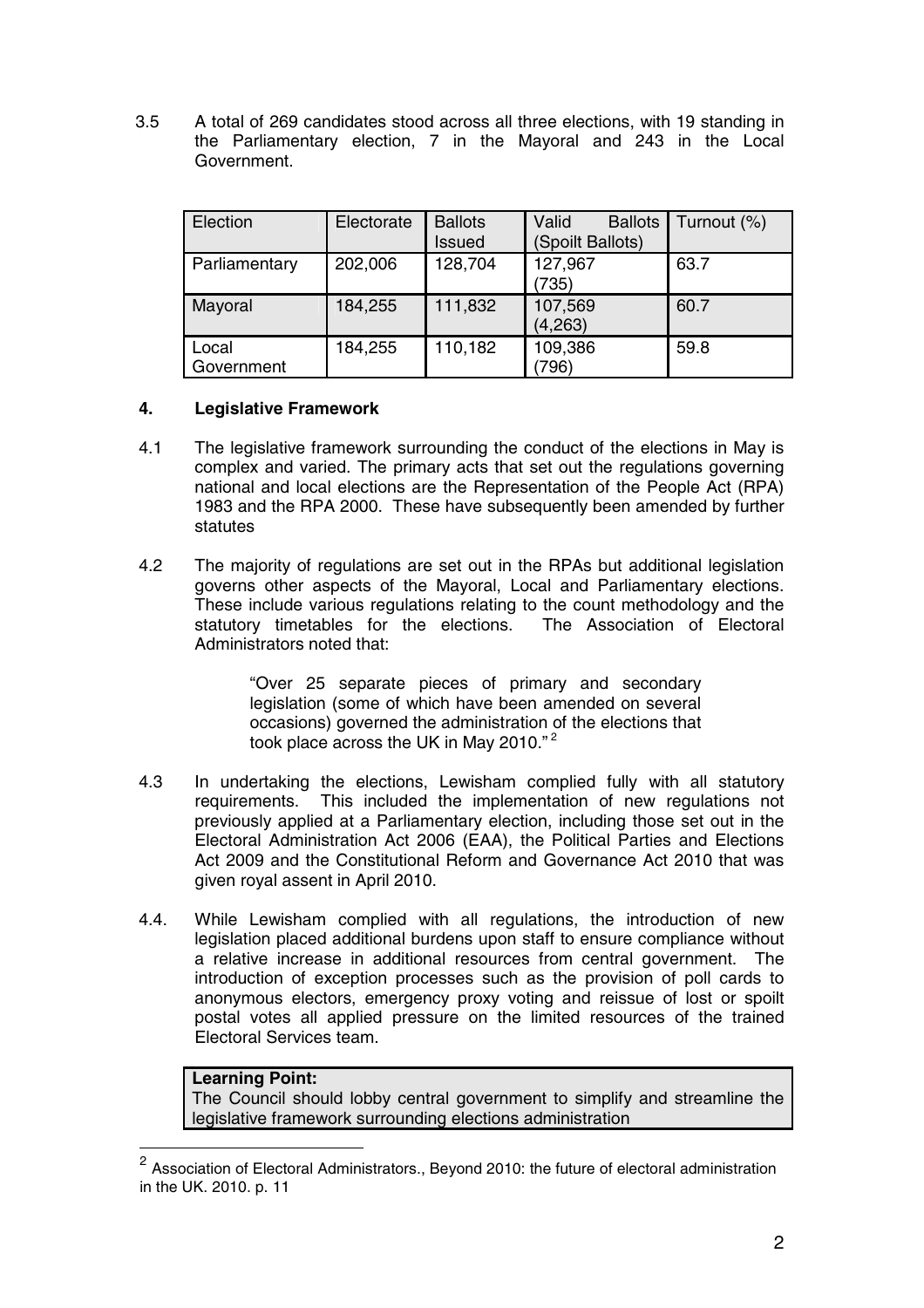## **5. Timetables**

5.1 On April 6 2010 the Prime Minister announced that the UK Parliamentary General Election (UKPGE) would be held on May 6. This initiated a tight timeframe within which Lewisham was required to administer three elections. The table below sets out the statutory timetable for the 2010 elections.

## **Election Timetable**

| <b>Activity</b>                                                 | Parliamentary                  | Local & Mayoral<br><b>Elections</b> |  |
|-----------------------------------------------------------------|--------------------------------|-------------------------------------|--|
| Notice of Election                                              | 14 April                       | 29 March                            |  |
| <b>Nominations Open</b>                                         | 15 April                       | 30 March                            |  |
| <b>Close of Nominations</b>                                     | 20 April                       | 8 April                             |  |
| <b>Nominations Published</b>                                    | 20 April                       | 12 April                            |  |
| Deadline to register to vote at<br>election                     | 20 April                       | 20 April                            |  |
| Deadline to<br>make<br>new<br>applications for postal votes     | 20 April (17:00)               | 20 April (17:00)                    |  |
| Deadline for appointing counting<br>agents and polling agents   | 4 May                          | 28 April                            |  |
| Deadline for the reissue of lost<br>or undelivered postal votes | 6 May (17:00)                  | 6 May (17:00)                       |  |
| Polling Day                                                     | 6 May (07:00-22:00)            | 6<br>$(07:00 -$<br>May<br>22:00     |  |
| <b>Verification and Count</b>                                   | May<br>(22:00)<br>6<br>onward) | May<br>(22:00)<br>6<br>onward)      |  |

5.2 Lewisham conducted the election within this statutory timetable. However, certain aspects of the timeframe placed increased pressure on the Electoral Services Team.

## 5.3 **11 Day Registration Deadline**

- 5.4 Under the EAA the voting registration deadline was extended from 2 months to 11 days prior to an election. This resulted in the deadlines for voter registration, postal vote applications, the publication of polling stations' locations, the publication of the notice of poll and the close of Parliamentary nominations and their publication falling on 20 April.
- 5.5 In the five working days prior to April 20, Lewisham received a total of 658 postal vote applications, 3193 voter registrations, 1074 register amendments and 299 register deletions.
- 5.6 Once the deadline passed, voter registrations received were then processed before the second run of poll cards and postal vote data were sent to the printers. This happened while the ballot paper proofs were being checked. This combination of activity within a short period of time put pressure on the resources of the Electoral Services Team. The statutory notices, such as the statement of person nominated, notice of poll and situation of polling stations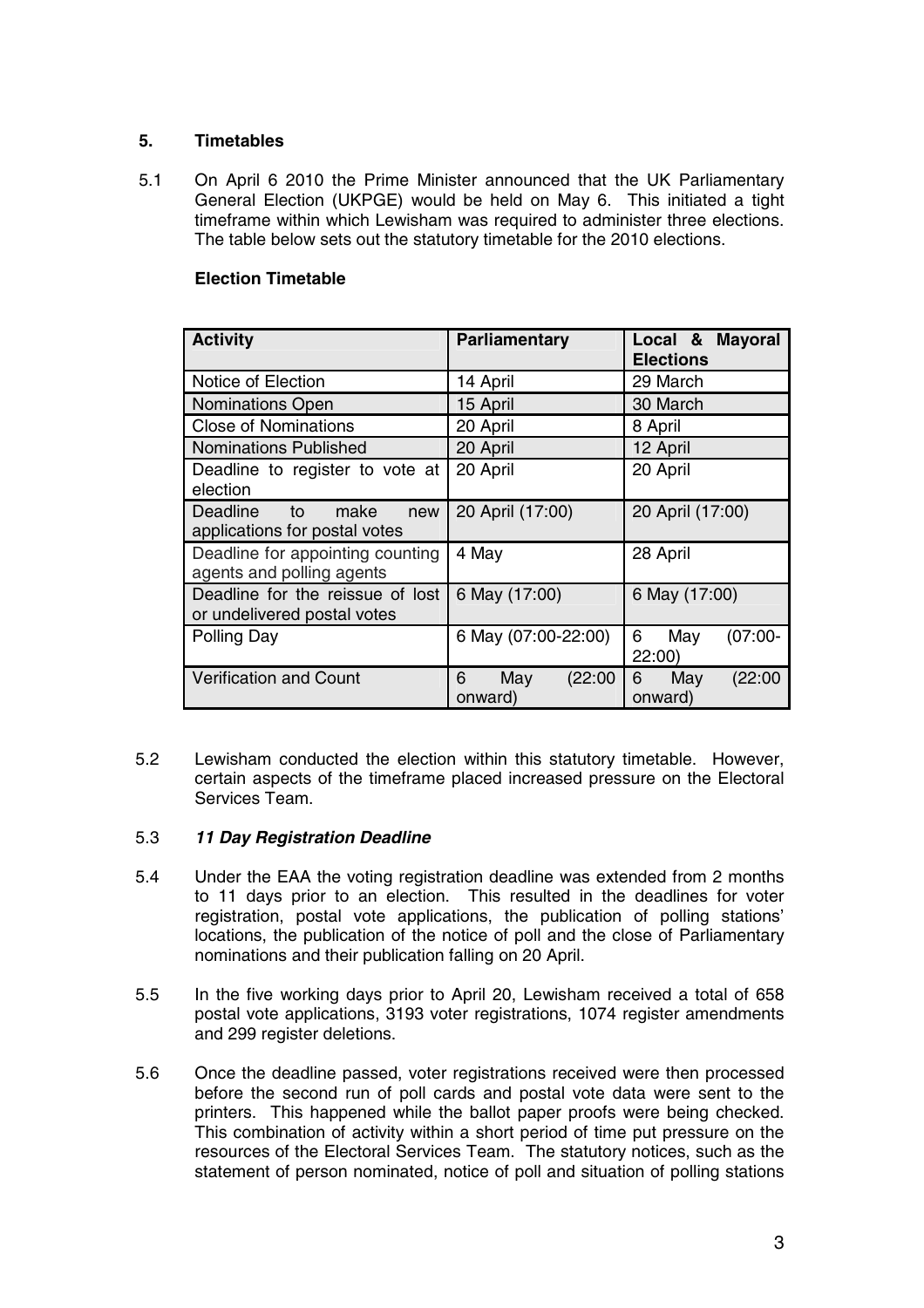were all prepared beforehand, but there was still a need for them to be published.

5.7 In the case of postal votes the 11 day registration deadline put particular pressure on ensuring the quick registration of late applicants and the issue of their ballots in order to provide the greatest possible time for its return. This was exacerbated in the case of those Lewisham electors abroad.

## 5.8 **Poll Card Distribution**

- 5.9 It is a statutory requirement that polling cards are distributed to all Lewisham electors as soon as practicable after publication of the Notice of Election.
- 5.10 Lewisham originally planned to distribute combined Parliamentary, Local and Mayoral poll cards, in order to reduce mailings and potential voter confusion. However, at the time of the Notice of Election for the Local and Mayoral election, the UKPGE had not yet been called. In the light of national quidance<sup>3</sup> and statutory requirements, Lewisham decided to issue two sets of poll cards, rather than a combined issue.

## 5.11 **Counting Agent Deadline**

5.12 The deadline for the submission of counting agents to oversee the count was the 4 May 2010. The number of people legally entitled to be at the verification and count was in excess of 1000. The requirement to add additional agents two working days prior to the count meant there was minimal time in which to distribute any count tickets and ensure a secure count.

# 5.13 **Deadline for the re-issue of lost or undelivered Postal Votes**

5.14 Until 17:00 on polling day there was a requirement to re-issue a replacement postal ballot in the case of loss or non-delivery. This presented a challenge to the Electoral Services Team and polling staff owing to the resources needed to re-issue ballots and the lack of clarity regarding the definition of 'lost' or 'undelivered' within the legislation.

# 5.15 **Pressures on Printing**

5.16 The requirement of Returning Officers to receive, proof, print and distribute mayoral booklets ahead of postal votes being sent out put increased pressure on the printers. Due to the volume of orders from multiple authorities, the Electoral Services Team needed to reserve a printing position in November. If the proofs for any purpose required amending, the job in question would need to be rescheduled, placing it at the end of the queue.

# 5.17 **Nominations Process**

5.18 From the 29 march (publication of the Notice of Election) to the 8 April (Close of Nominations) the Electoral Services Team handled 7 Mayoral and 243

 $3$  Issues for consideration in connection with a potential combined UK Parliamentary general and local government election in England on 6 May 2010.

http://www.electoralcommission.org.uk/\_\_data/assets/electoral\_commission\_pdf\_file/0017/87 110/Issues-paper-on-combined-FINAL.pdf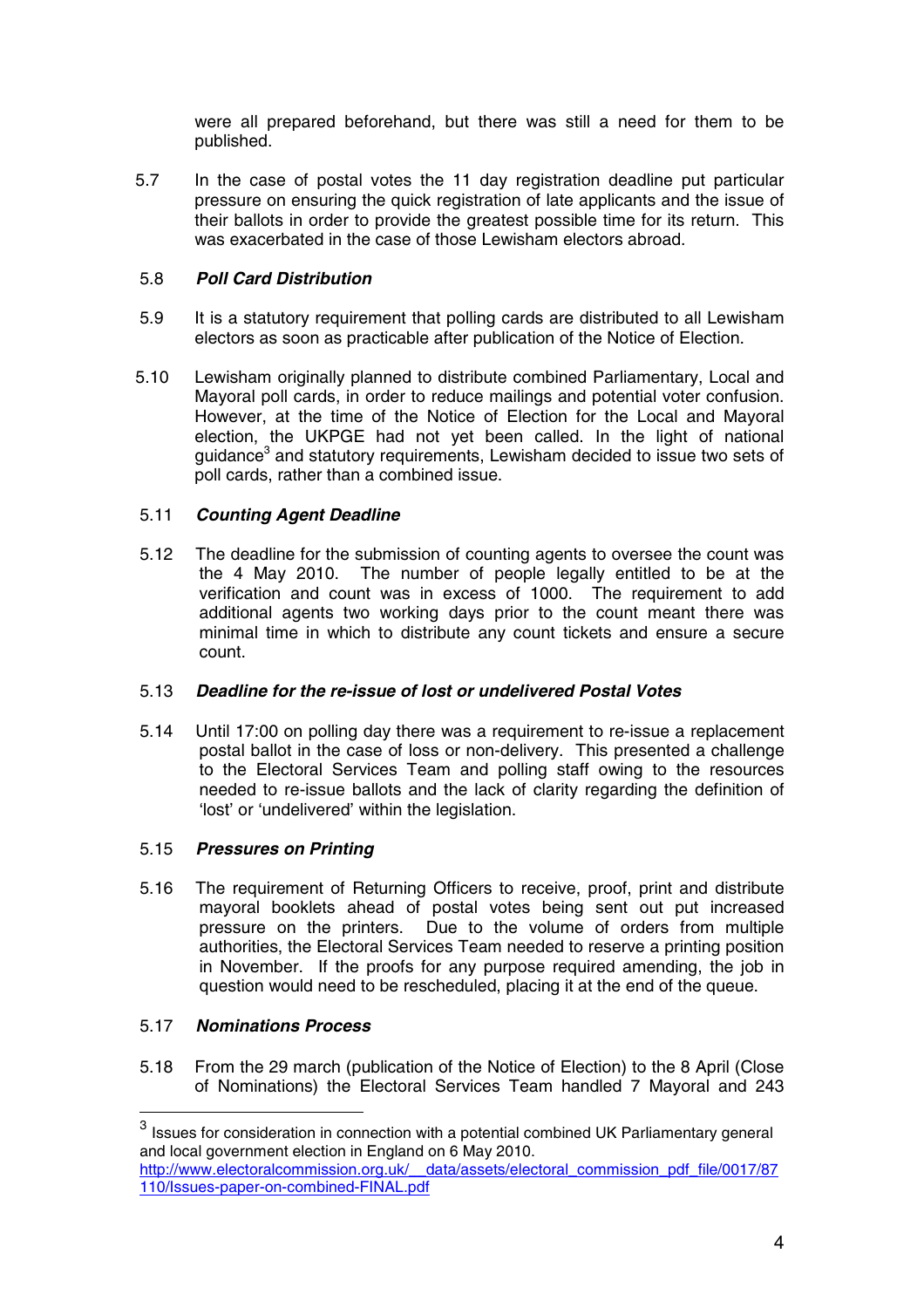Council nominations. In the Parliamentary process, 19 nominations were received between the Notice of Election on the 13 April to the Close of Nominations on the 20 April. The Close of Nominations also coincided with the voter registration cut off on the 20 April putting additional pressure on the Electoral Services Team.

### **Candidate Nominations**

| <b>Election</b>  | <b>Nominations Received</b> |
|------------------|-----------------------------|
| Parliamentary    | 19                          |
| Mayoral          |                             |
| Local Government | 243                         |

## **6. Electoral Integrity**

6.1 At the centre of any election is confidence in its integrity and security. In ensuring that confidence remains in the administration of elections locally, Lewisham have reviewed previous elections in the Borough. Whether they be Parliamentary, European, GLA or Mayor or Local Government elections none have demonstrated any concern about systematic fraud or malpractice. Despite this Lewisham has continued to strengthen its electoral integrity arrangements.

### 6.2 **Police**

- 6.3 A key part of maintaining security and integrity is the Borough's relationship with the Metropolitan Police in Lewisham. In preparation for the election extensive negotiations had taken place with the single point of contact (SPOC) from the police and the Borough Commander in order to identify security and fraud risks.
- 6.4 A comprehensive integrity plan and risk assessment was undertaken that set out potential risks: the owner, the likelihood and impact of the risk, the action to mitigate or detect the risk and the action to be taken in the event of its occurrence.
- 6.5 While many of the risks did not materialise, planning worked to mitigate potential difficulties where they could have arisen. A key issue for the election team and the police was the security to be provided at the close of poll, where the increase in voters meant a greater likelihood of disorder. In preparation the police agreed to provide extra coverage at this time and where a queue had built up at one station they provided timely support to the PO.

#### 6.6 **Agents and Candidates**

6.7 In order to ensure all Agents and Candidates were aware of the measures and procedures in place to ensure the election's integrity, Electoral Commission Guidance covering areas such as the secrecy of the ballot and the practice for dealing with postal votes and tellers was issued to all Candidates and Agents as part of the nominations process.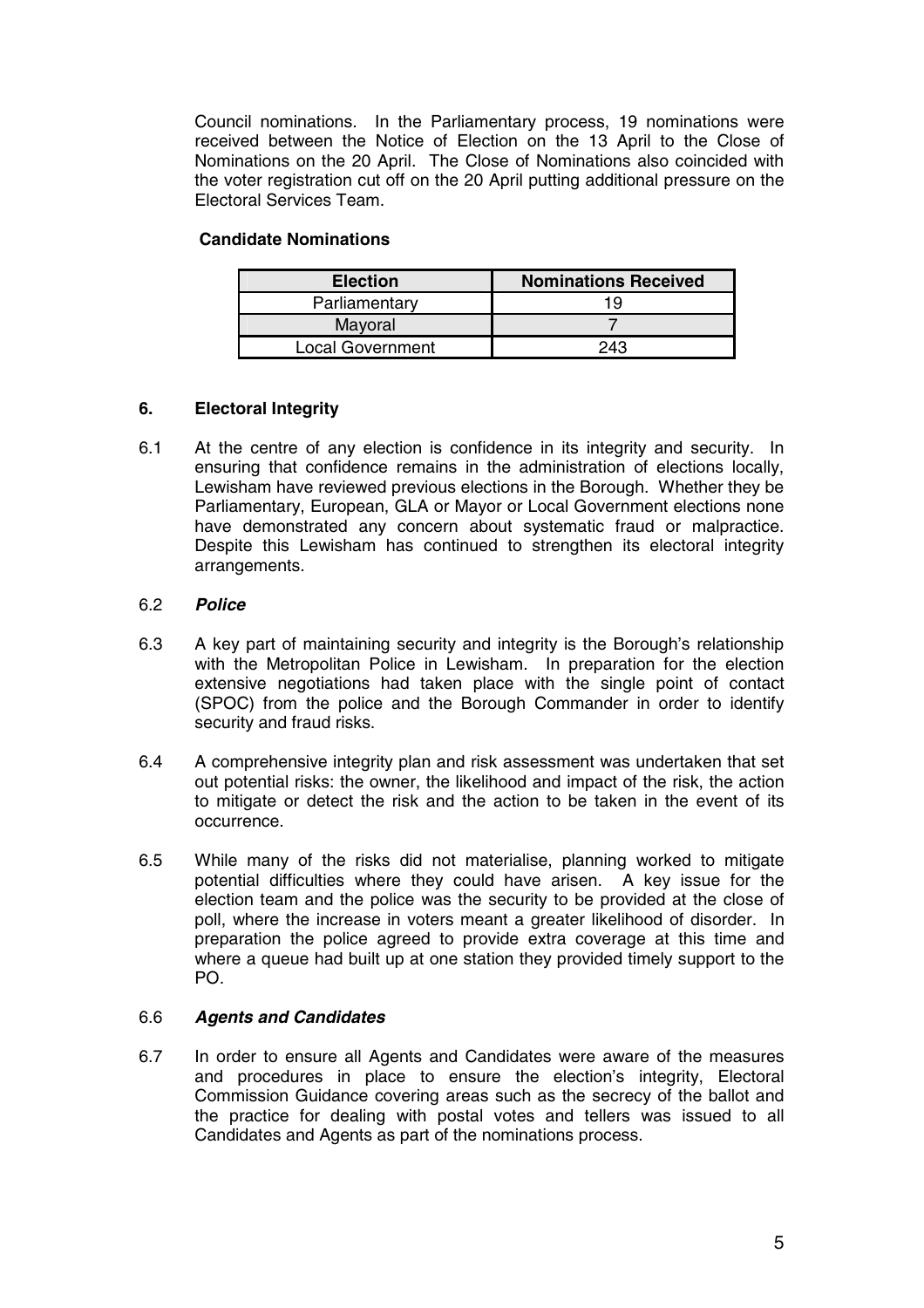6.8 Further emphasis was placed on the integrity of the election in formal meetings with Agents and Candidates and the Electoral Commission A3 guidance sheets in respect of tellers, were placed outside polling stations.

## 6.9 **Registers**

- 6.10 A critical element to the integrity of an election is the accuracy of the registers. As the process of registration is through self-declaration, with EROs possessing little powers of investigation, those checks and balances that exist are important to prevent and detect fraud.
- 6.11 A critical check and instrument by which an accurate register is maintained is the annual canvass. In addition to the canvass, Lewisham acted in accordance with the Electoral Commission best practice guidance for major elections in sending out confirmation letters to all households in February confirming who is registered, and by what method they have chosen to vote i.e. at the polling station, by post or by proxy.

## 6.12 **Cross Boundary Work**

6.13 Three wards from the London Borough of Bromley were included as part of the newly formed Lewisham West and Penge constituency. The preparatory work carried out between Bromley and Lewisham and the continued liaison throughout the period ensured that on election day no major issues arose as a result of the constituency boundaries crossing the two authorities.

# **7. Call Centre**

- 7.1 In the run up to the election, Lewisham administered a call centre to handle questions on the election process from members of the public. While there was no process by which to monitor the volume of calls it was reported from staff that the call centre was well utilised throughout the period.
- 7.2 On election day the call centre function was transferred to the Electoral Services Team. The volume of calls that the team received on polling day put additional pressure on their normal election day administrative roles.

## **Learning Point:**

Continue the operation of the call centre for future elections, extending it to include election day. Mechanisms should also be introduced to monitor and record calls.

## **8. Postal Voting Arrangements**

8.1 A total of 23,526 electors were issued a postal vote for the May 2010 elections. This included 3164 postal voters in Bromley and the 658 who registered in the five working days leading up to the application deadline. In Lewisham the number of overall postal voters in 2010 represented a 23.5 per cent increase from  $2009<sup>4</sup>$  and required a concentrated set of resources to

 $<sup>4</sup>$  based upon 17,621 electors registered for a postal vote on 1 Dec 2009.</sup>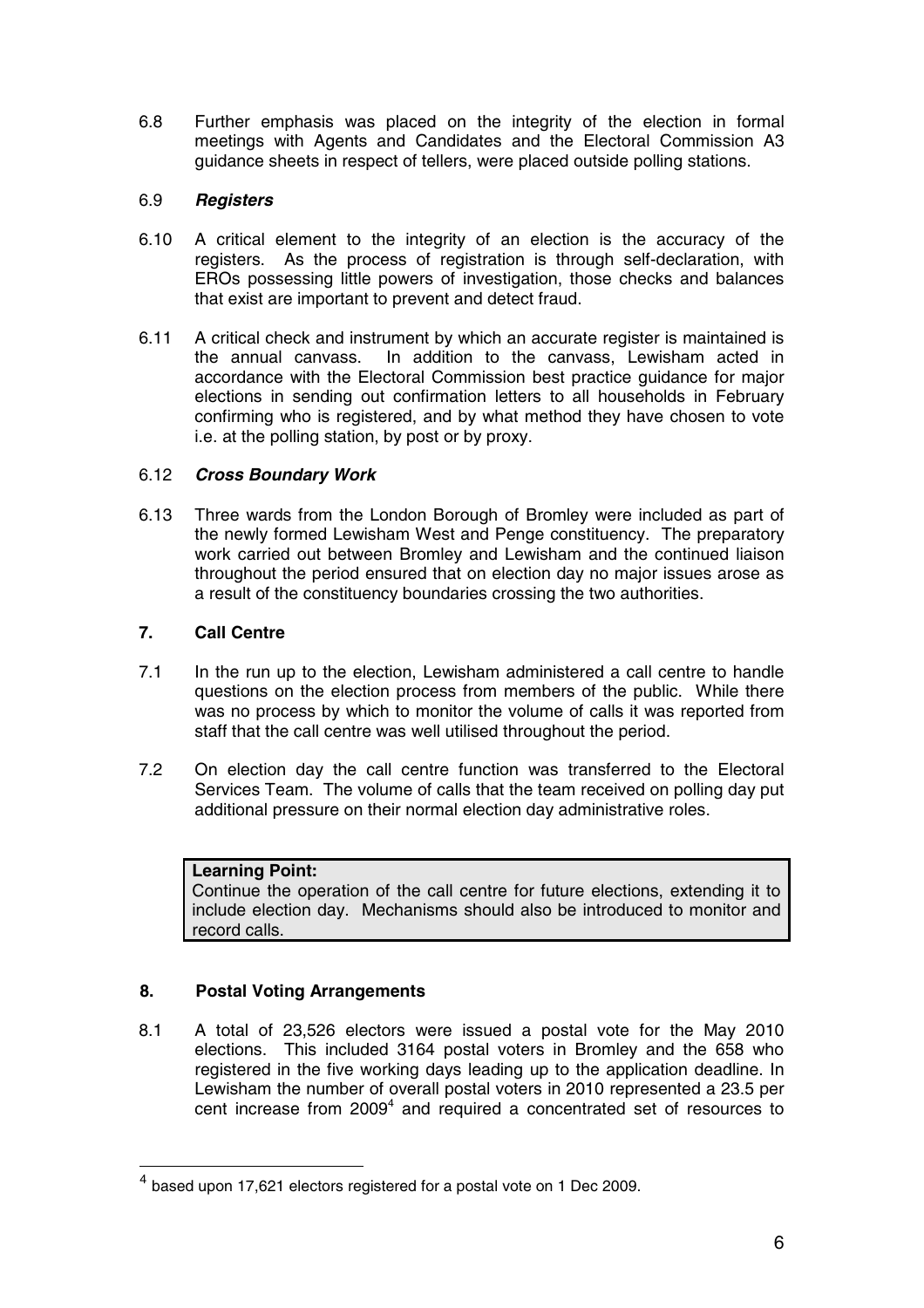distribute, replace, open and verify postal votes. The administration of this work has led to the process becoming a distinct project within itself.

8.2

|                              | Parliamentary | Local | <b>Mayoral</b> |
|------------------------------|---------------|-------|----------------|
| Postal Votes Issued          | 23526         | 21766 | 21766          |
| <b>Postal Votes Received</b> | 16810         | 17203 | 17203          |

## 8.3 **Postal Vote Issuing**

- 8.4 In planning for the postal vote issue, Lewisham decided to implement a combined issue of ballot papers into one mailing. This was in order to minimise the cost of multiple distributions, avoid any voter confusion from two sets of mailing and reduce the chances of a mismatch between ballot paper numbers and electors details.
- 8.5 Each ballot pack mailed included a sheet setting out the postal voting instructions, a postal vote statement (PVS), a return envelope and three colour coded ballot papers for each election.
- 8.6 The distribution took place from the Town Hall Civic Suite over two days<sup>5</sup> and involved 12 teams of 5 assistants. This was overseen by experienced staff from the Elections' Team. The process involved careful checks in order to ensure that ballot paper numbers corresponded to electors' details prior to mailing.<sup>6</sup>

#### 8.7 **PVI Verification and Checking Process**

- 8.8 Once ballot papers were returned to the Town Hall or collected from polling stations on election day, work commenced to verify their authenticity through the postal vote identifiers (PVI) on the PVS.
- 8.9 This verification of PVI was conducted in four stages. This included the initial verification and check, the scanning of the postal voting statement (PVS), ballot paper opening and the final adjudication.<sup>7</sup>

#### 8.10 **Pre-Polling Day PVI Verification**

8.11 There were a series of postal vote opening sessions prior to polling day. All those postal ballot papers verified were then separated into their respective ward, constituency or borough election. This reduced the number of postal vote ballot boxes at the count.

#### 8.12 **Polling Day PVI Verification**

8.13 As a result of the time constraints applied on the issue and receipt of postal votes through the 11 day deadline, it was expected that many postal votes would be handed in at polling stations. In order to reduce the impact upon the

 $^5$  Friday 23 April and Monday 26 April<br> $^6$  Elections 6 May 2010, Postal Vote Issue Instructions (appendix d)

 $7$  Elections 6 May 2010, Postal Vote Opening Process (appendix e)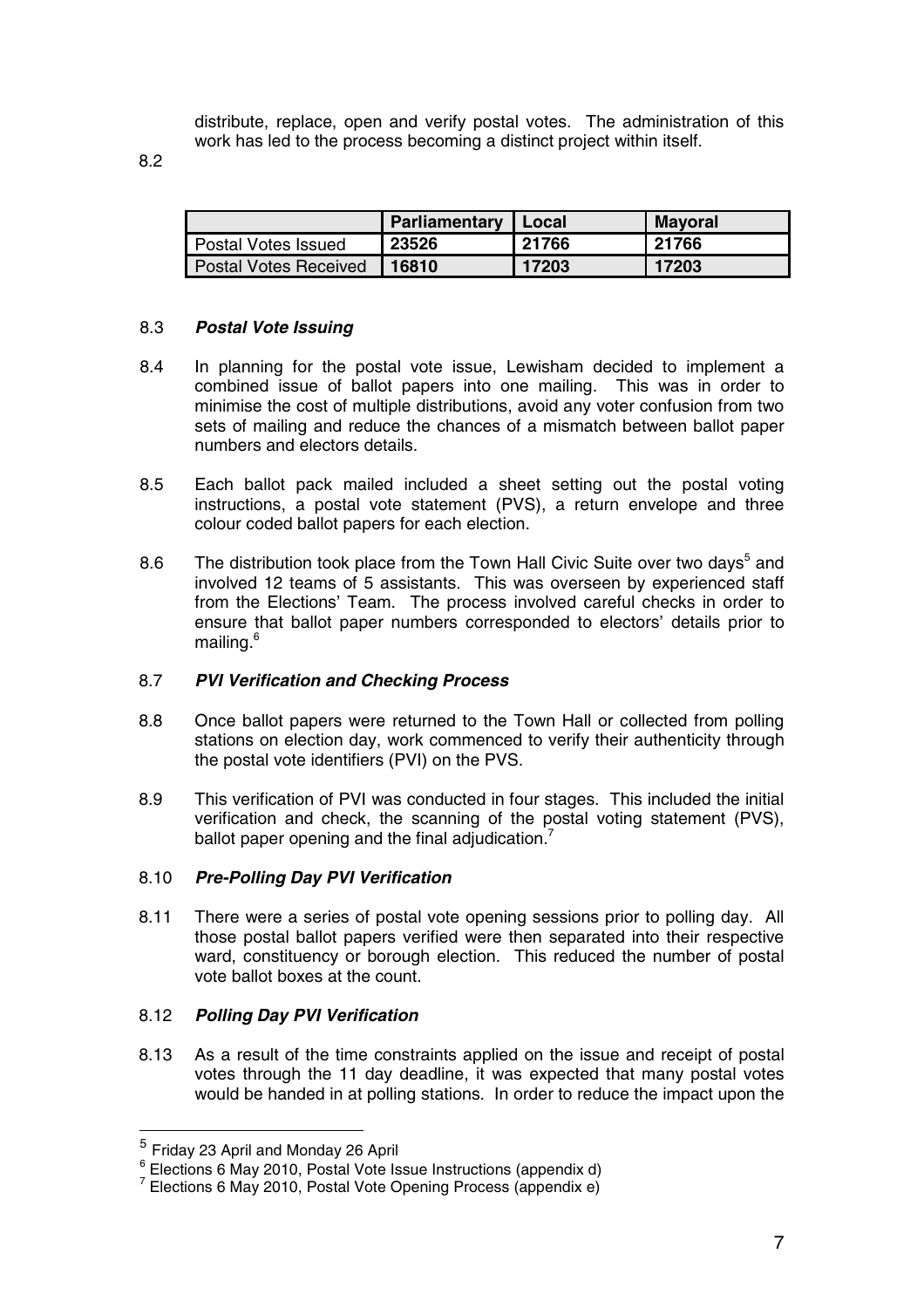count through potentially verifying a large number of PVIs at the close of the poll, the 18 polling station inspectors – one for each ward – collected postal votes at intervals on polling day so that PVIs could be verified at the Town Hall throughout the day.

- 8.14 The last collection of postal votes from polling stations was at 16:00. There was a need to stop the processing of postal votes at this time in order to make arrangements to move the verification computers from the Town Hall and set up the Remote Postal Vote checking ICT at the count venue.
- 8.15 As a result of testing the technology it was known that it would take an hour to download data from the main networked system and import it into the remote system. In addition, arrangements to check postal votes handed in at Bromley stations meant further data imports.
- 8.16 Once the data download was complete it then had to be exported to two stand alone laptops and taken along with two scanners and two printers to the count to be set up. This process was completed by 19:00.
- 8.17 This process had been tested thoroughly on two occasions prior to election day. However, at the commencement of the checking of postal votes at the count venue it was discovered that the data files were corrupted and the underlying postal vote application images could not be accessed.
- 8.18 As part of the contingency planning for the election the software providers had been put on call. As a result a long exchange was entered into with the software provider as to the cause of the corruption.
- 8.19 Whilst there was a manual back up facility, there was a need to get the checking system working in order to maintain a 100 per cent check of PVIs. Elections staff carried out two visits back to the Town Hall to re export and import data with the system finally working by 02.30. Postal Vote checking was completed by 05:00. The issue was found to be a corrupt file path to the underlying scanned postal vote application images, and was only resolved by the software provider dialling into the system and fixing it directly.
- 8.20 The impact upon the count verification process was negligible and while current legislation only required that 20 per cent of PVIs be verified, Lewisham achieved 100 per cent verification, including those postal votes from Bromley polling stations. However it tied up two senior members of the Elections' Team for a considerable time when they could have been utilised elsewhere.

#### **Learning Point:**

Revisit arrangements for the relocation of postal vote checking ICT, including the practicalities of checking all PVIs at the Town Hall.

Where ICT has to be relocated at a critical stage of an election ensure that adequate testing is undertaken and technical support is available.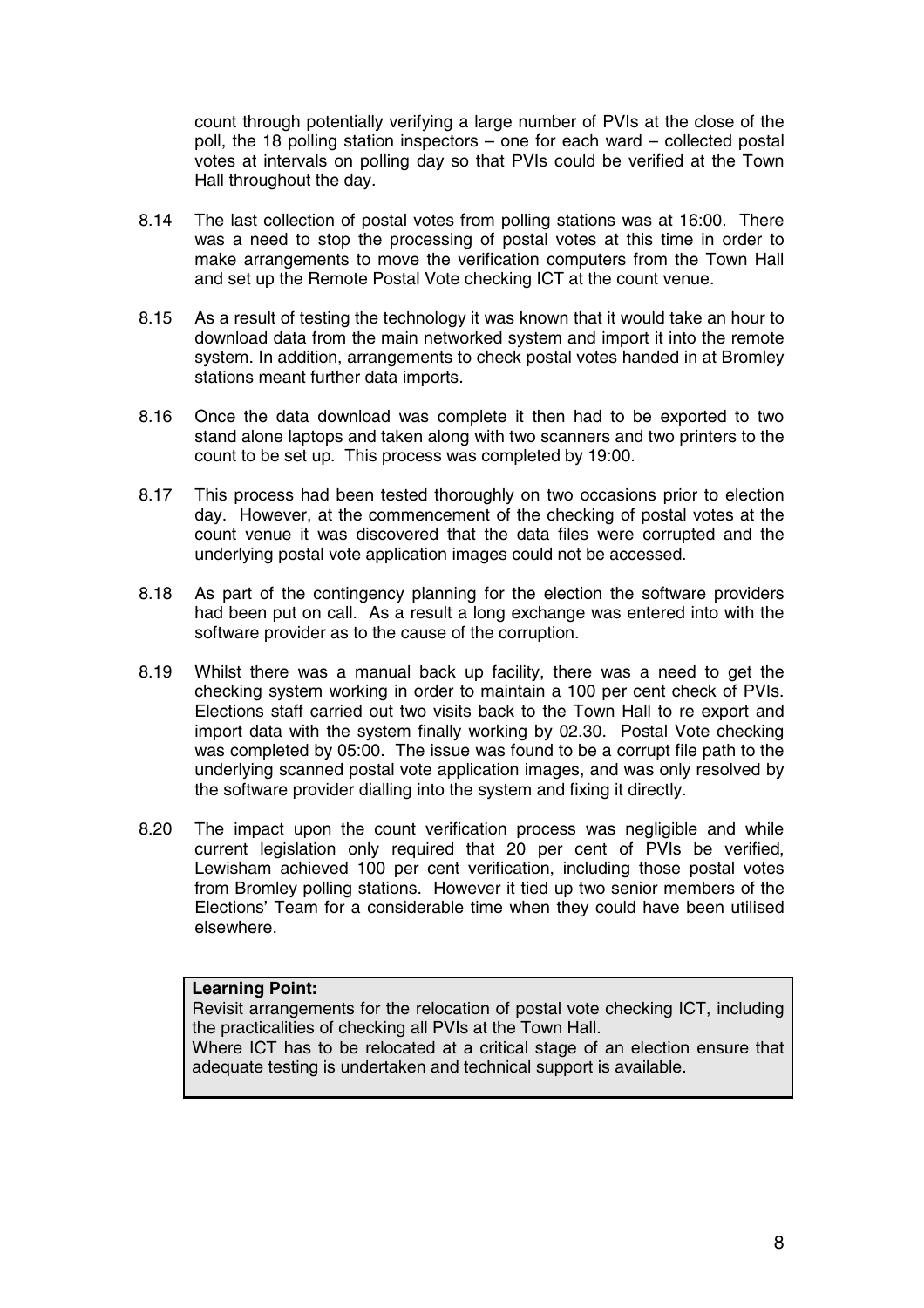# **9. Polling Day**

## 9.1 **Ballot Boxes**

- 9.2 In order to reduce the time spent sorting ballot papers at the count, 3 ballot boxes, one per poll, were issued to polling stations. In order to facilitate this. 400 new large size ballot boxes were purchased. The higher turnout and the size of the ballot papers used in the local government election, (with between 13-15 candidates per ward) led to 20 polling stations having a second local election ballot box issued.
- 9.3 At the count 411 ballot boxes were required to be verified. This included 32 postal vote ballot boxes containing sealed wallets from each daily opening. The ballot box number also comprised those returned from Lewisham polling stations (327) together with those from Bromley that were required to be verified in respect of Lewisham West and Penge (48 from polling stations and 4 postal vote boxes).
- 9.4 Arrangements were made, which ensured that the 24 Bromley ward boxes were returned in time for their local count on Friday. However, Lewisham had to verify all the boxes in the first instance.

## 9.5 **Polling Stations**

- 9.6 The location of polling stations are reviewed every year, with Lewisham having performed a full review of all polling stations in 2008. Under current legislation there is a requirement for all polling stations to be reviewed every four years.
- 9.7 There were a total of 109 polling stations used in Lewisham and 24 in the Bromley controlled area of the Lewisham West and Penge constituency. Polling stations were open from 07:00 to 22:00 and staffed by 3 Polling Clerks (PC) and 1 Presiding Officer (PO) each. In addition 1 Visiting Officer was assigned per ward to oversee all polling stations.
- 9.8 All staff who worked at polling stations were required to undertake training before they could commence any duties on polling day. The PowerPoint presentation given by the Head of Law to all polling station staff is appended to this report (appendix C).
- 9.9 While not ideal, Lewisham was required to use portakabins for 6 out of the 109 polling stations owing to unsuitable alternative facilities. However, this was down from the last election where 10 portakabins were used.
- 9.10 The increased turnout was confirmed by many POs and PCs reporting continuous activity at their respective polling stations. In some cases this led to a build up of voters and queues forming. In the majority of instances this was resolved quickly. While high demand had been anticipated a number of factors contributed to the process of voting taking longer than usual.
- 9.11 This included polling staff being required to work with three corresponding number lists (CNL). This involved staff writing the ballot number on a separate list, which had to be kept in the same order as the ballot paper. This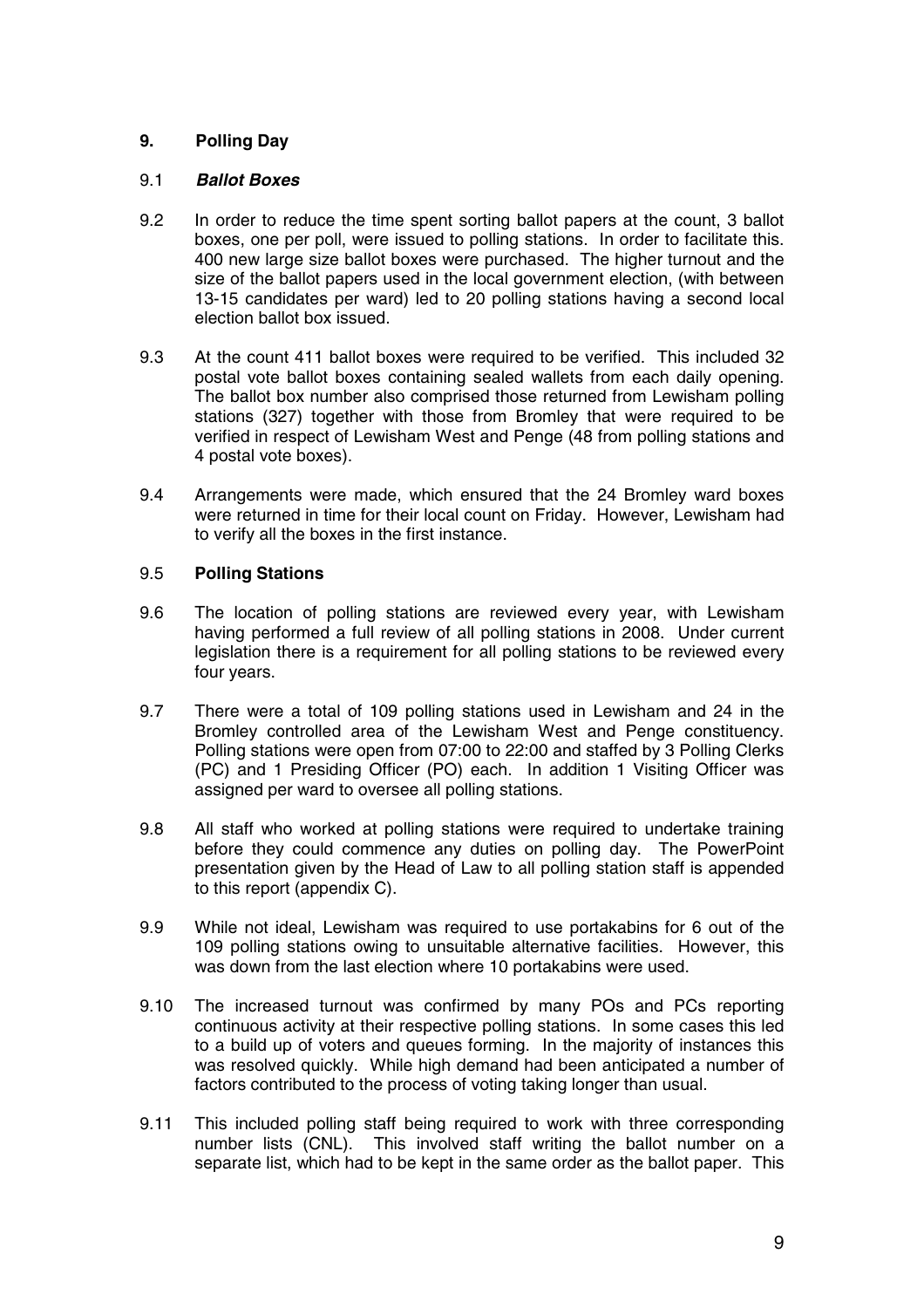requirement to manage corresponding number lists rather than write electors number on a counterfoil slowed down the voting process.

- 9.12 POs and PCs additionally reported a certain level of confusion amongst some voters both with the candidate list and the three different voting methodologies. Some POs and PCs reported time spent responding to voters queries as to why the party leaders were not represented on the ballot paper and having to explain how to put their mark on the ballot paper.
- 9.13 Some more experienced POs who had worked on previous elections where turnout had not been as high, had difficulty adapting to the increased demand placed upon them.
- 9.14 In the one polling station where a queue was expected at the close of the poll, contingency plans were put into operation. This resulted in all electors in the queue being brought into the station before 22:00 and issued with their ballot papers. Subsequently the polling station doors were locked at 22:00 with all electors in the station being able to vote. More information is available through the interim report of polling station queues published by the Electoral Commission.<sup>8</sup>
- 9.15 The capacity to resolve increased demand on the day is limited once ballot paper numbers have been assigned to a polling station and the register produced. While there is the potential to split stations and add more POs and PCs, funding restrictions limit the feasibility of this option. The Ministry of Justice provide funding for 1.8 PCs per station, which in May equated to 196.2 PCs for the whole of the Borough. In Lewisham, to ensure there was sufficient capacity for the scale of election, 3 PCs were employed per station, totalling 327 PCs overall.
- 9.16 Staffing at Polling stations was in line with Electoral Commission Guidelines. No polling station had more than 2,500 voters in person allocated to them and there were only six with over 2,000.

## **Learning Point:**

Work should be undertaken to review staffing arrangements for polling stations and examine the selection criteria used for POs and PCs.

## **10. The Count**

## 10.1 **The Venue**

- 10.2 The count took place at Sedgehill School within Bellingham ward. The location and arrangements for the count venue are of great importance to the efficient and effective implementation of the count.
- 10.3 The planning for the count commenced in November 2009 with a number of factors constraining where the count could be held. The combination of 3 major elections, an expected increase in turnout, along with the additional 48

<sup>8</sup> 2010 UK Parliamentary General Election: Interim Report: Review of problems at polling stations at close of polls on 6 May 2010

http://www.electoralcommission.org.uk/\_\_data/assets/pdf\_file/0010/99091/Interim-Report-Polling-Station-Queues-complete.pdf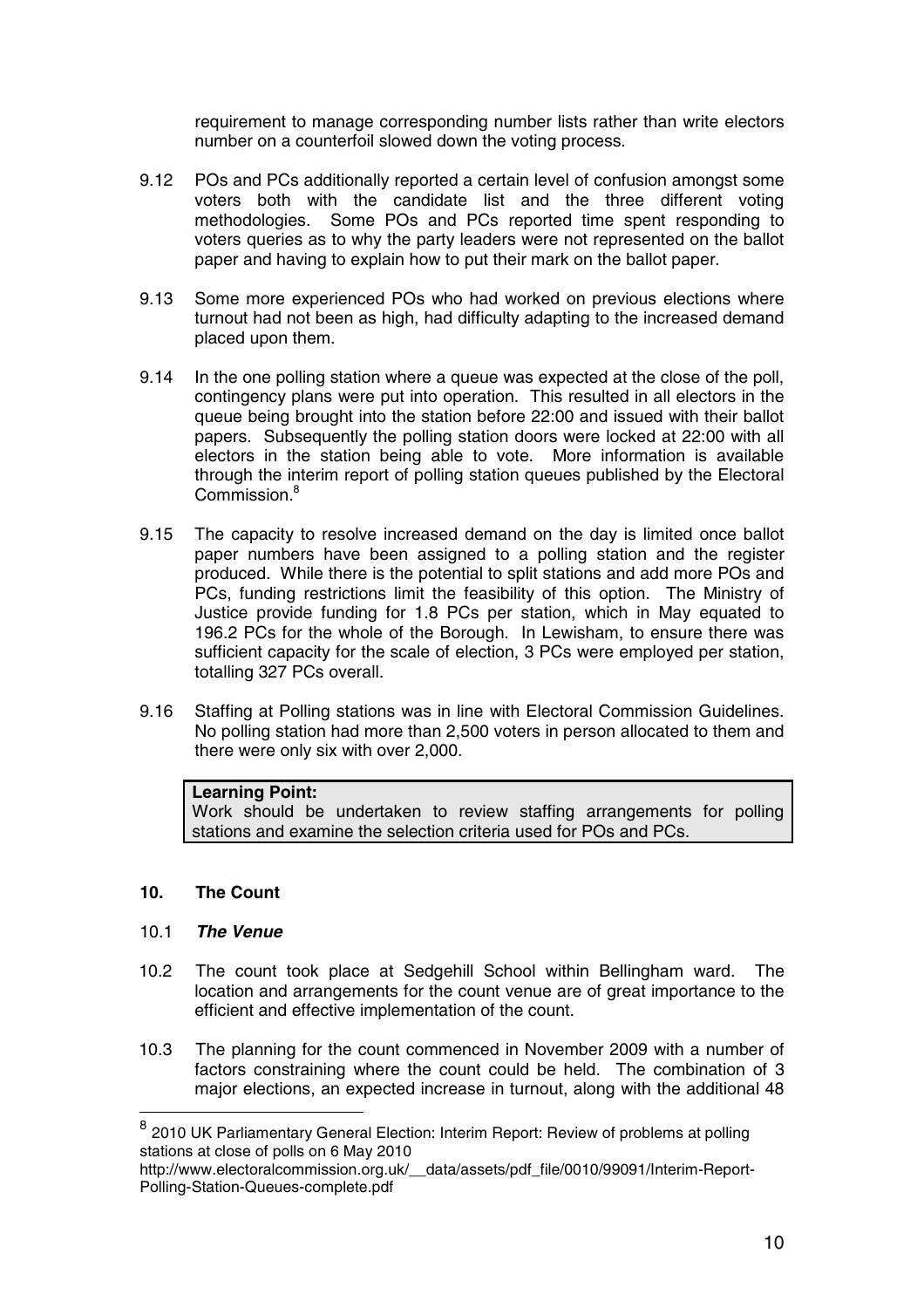ballot boxes from Bromley, all required an area large enough to accommodate an adequate number of counters, electoral team staff and observers.

- 10.4 The Borough was also constrained by its limited choice of appropriate venues. While the 2009 European election count was held within the Town Hall, the increased scale of the May 2010 elections meant this was not feasible. In addition, a decision was made not to split the count across two venues to ensure that the core expertise of the Electoral Services Team was not spread too thin. This resulted in the decision to host the count at Sedgehill School as the biggest single venue available within the Borough.
- 10.5 The early preparations allowed both the Electoral Services Team and school enough time to plan for polling day. Under current legislation there is no requirement for schools to agree to host an election count (aside from a mayoral election) and therefore it is important that where a school is requested for a count it feels it has sufficient time to prepare.
- 10.6 Initial preparations for the venue included ensuring that there were uninterruptible power supplies and that equipment could be delivered and arranged on site.
- 10.7 In order to accommodate the count, the Electoral Services Team took control of a complete block of the school which included the school indoor sports hall and two break out rooms to accommodate count staff breaks, agents, candidates and press area for viewing TV and light refreshments.
- 10.8 To have room for all who were legally entitled to attend the count, including agents, candidates, candidates' guests, counting agents, and official observers, 150 counters was the maximum that could be accommodated within the sports hall.
- 10.9 Complaints were received about the quantity and quality of facilities at the count that were available to candidates, agents, guests and counting agents. The ladies' toilet facilities comprised just two cubicles, one of which had a door missing. There was also concern over a lack of adequate seating provision.

#### 10.10 **The Verification Process**

- 10.11 Prior to ballot papers being counted they were required to be verified.<sup>9</sup> Essential to beginning the verification as quickly as possible were the arrangements to transport ballot boxes to the count venue. To achieve this early arrangements had been made with Sedgehill School, the police and the highways departments to improve the traffic flow in the vicinity of the school.
- 10.12 The arrival of POs delivering their ballot boxes was managed in the school car park with POs delivering their materials to three lorry reception areas: one for each constituency. The ballot boxes, ballot paper accounts and postal

 $9$  Managing a local government election in England and Wales: guidance for Returning Officers – Part E – Verification and count.

http://www.electoralcommission.org.uk/\_\_data/assets/pdf\_file/0018/83412/Copy-of-056 localmanual-Part-E-Final-Web.pdf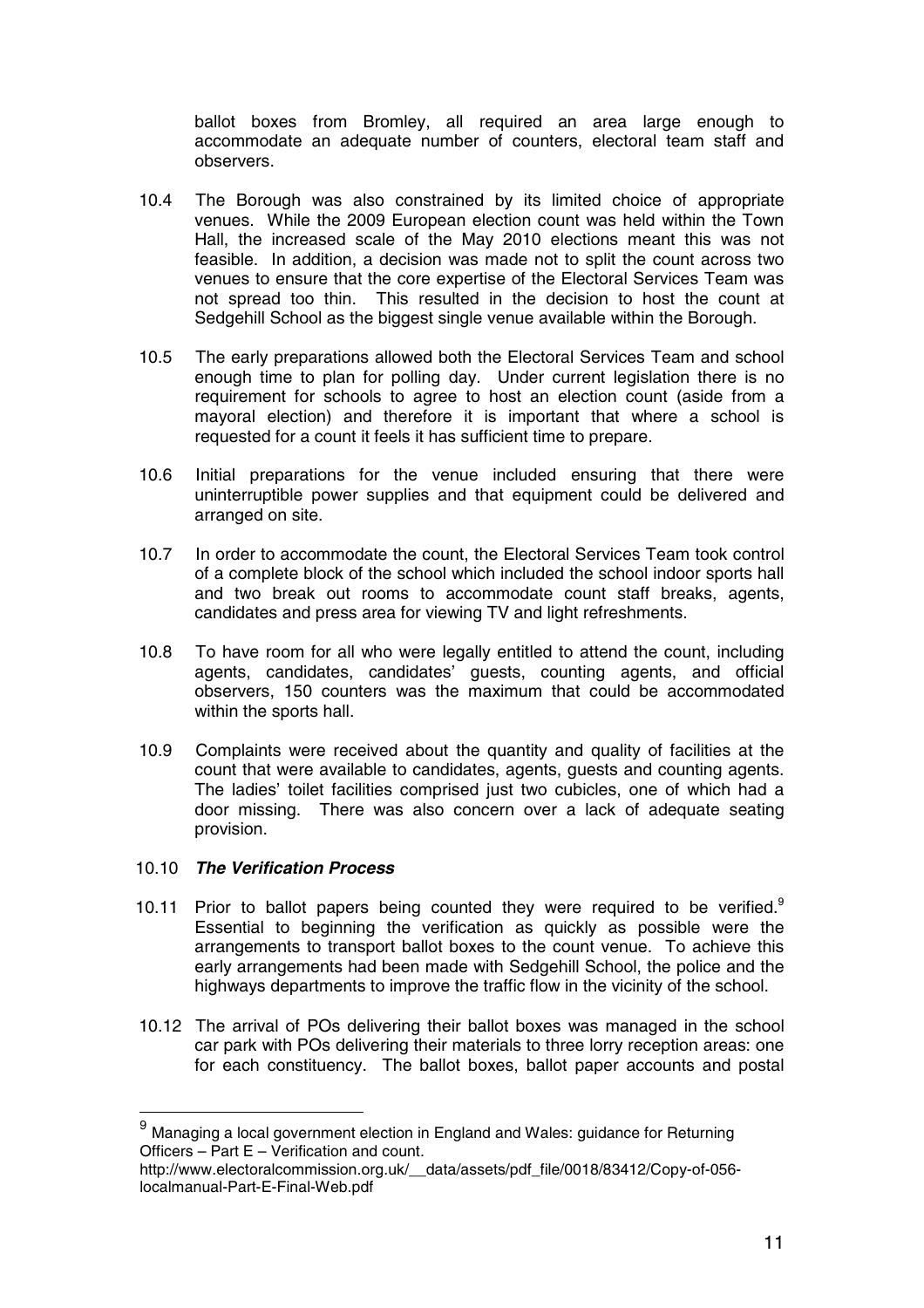vote wallets containing envelopes were then brought into the count hall, to be stored, by a team of 22 porters.

- 10.13 The first PO arrived back from a nearby station at 22.15. It had been anticipated that POs would arrive at the count venue later than in previous elections. This was due to the paper work that needed to be completed after the close of polls as an increased turnout occupied the attention of POs throughout the day.
- 10.14 At the peak time for POs returning from ballot stations, there was a queue of POs cars waiting to be processed and whilst one ballot box arrived quite late at about 23.30 on 6 May this did not delay the overall verification process.
- 10.15 The verification process required teams of two to verify a set of ballot boxes. The process was administered efficiently with 95 per cent of boxes being verified on the first count. Where delays had occurred in the verification process this was attributed to arithmetical errors by POs.
- 10.16 As a result of the Constitutional Reform and Governance Act (CRAG) coming into force in April 2010 a requirement was placed upon all ROs to take 'reasonable steps' to finish verification and begin the count before 02:00.
- 10.17 As part of the planning process, Lewisham did not expect to finish verifying all ballot papers before 02:00. However, in response to CRAG, a further review was conducted on the verification and count arrangements to examine whether the process could be quickened.
- 10.18 As part of the verification process a detailed check is undertaken on the number of ballot papers in each returned ballot box to ensure they correspond with the ballot paper account provided by Presiding Officers. This needed to be completed before the first count could began, as it was critical to the overall accuracy of the count.
- 10.19 As a result of the limits on the number of count staff (due to the size of the venue) and the priority to maintain high standards of verification integrity, the review, as with prior reviews, concluded that despite reasonable steps to begin the count as soon as was practicable, Lewisham did not expect to complete its verification process before 02:00.
- 10.20 Lewisham completed the verification of the ballot papers at 05:30am on Friday 7 May, beginning the count at 06:00. The non-completion of the verification process by 02:00 was in line with the majority of other London authorities. As per provisions in CRAG, Lewisham reported back to the Electoral Commission within 30 days that it had not completed the verification by 02:00 and what steps had been taken to begin the count as soon as practicable.

## 10.21 **The Count Process**

10.22 There was a considerable amount of time spent working to optimise the venue for the count process. The decision was made to opt for a triple horseshoe arrangement, with one team of 50 counters per constituency, making 150 in all. There was one Deputy Returning Officer with full powers and one senior accountant assigned to each team, in addition to three supervisors.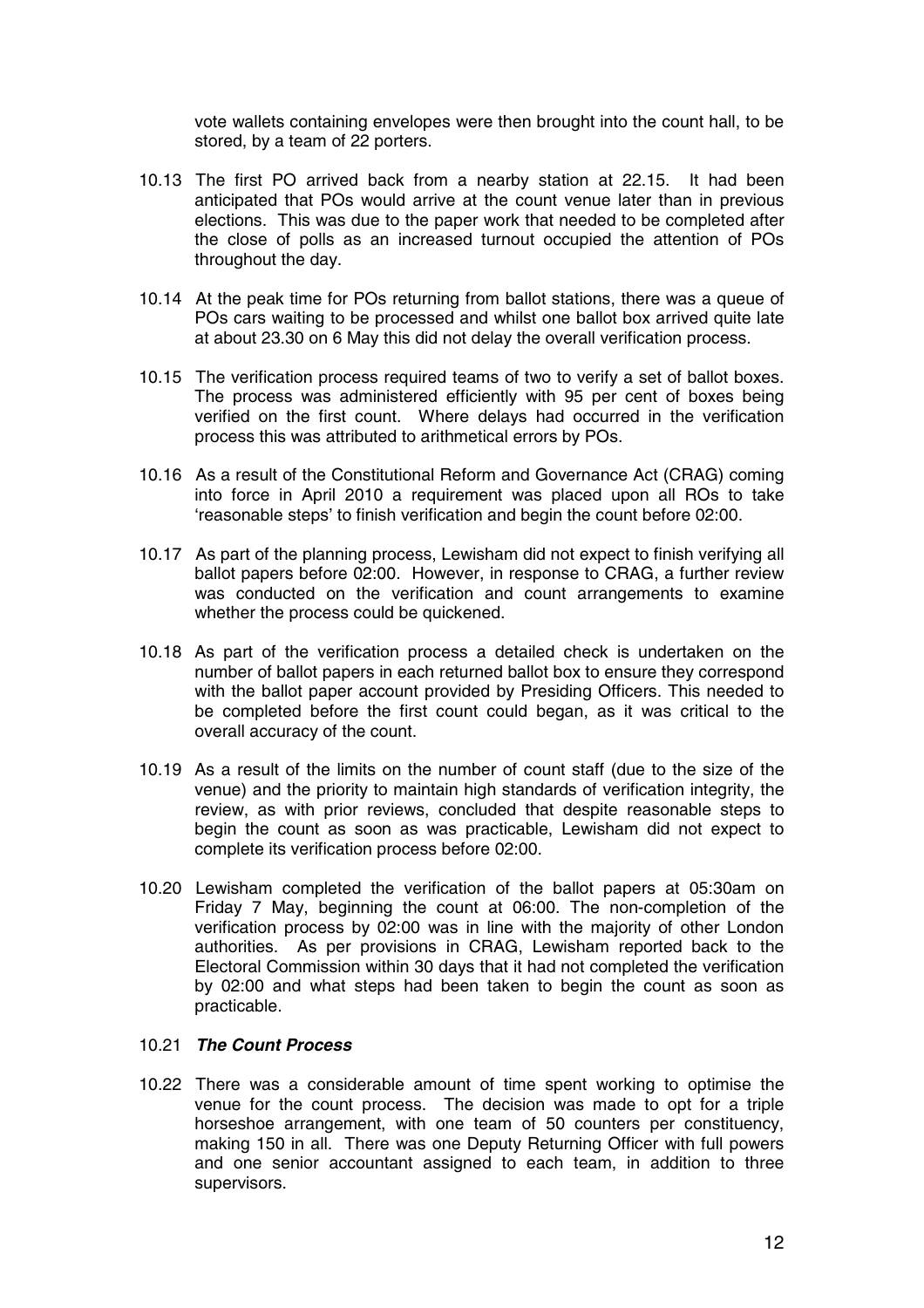- 10.23 In line with legislation the Parliamentary count was commenced first at 06:00 on Friday 7 May. This lasted until 09:15 and was followed by the Mayoral count which started at 16:00 and finished at 20:30. The Mayoral count included a second preference count. At 21:30 the Local Government count began, this lasted until 07:00 on Saturday 8 May with the count for one ward being reconvened on Tuesday 11 May.
- 10.24 The count process varied between elections with a different voting methodology for each election. While the UKPGE was conducted under a first-past-the-post-system, the Mayoral election was carried out under a supplementary vote and the Local Government election used multi-member vote methodology. This had some impact on slowing the count.
- 10.25 In the instance of Grove Park ward, four recounts were conducted due to the small margin of victory between candidates after each count. This led to the declaration of results for the ward being announced after the fourth recount on Tuesday 11 May.

## 10.26 **Declaration of Results**

10.27 Following the conclusion of the count for each election the results were declared by the Returning Officer at the following times:

| <b>Elections</b>              | <b>Declaration Time</b>                                                               |
|-------------------------------|---------------------------------------------------------------------------------------|
| <b>Parliamentary Election</b> | Friday 7 May $-$ 09:15                                                                |
| <b>Mayoral Election</b>       | Friday 7 May $-20:00$                                                                 |
| Ward                          | Saturday 8 May - 07:00<br>(One ward was reconvened<br>& counted on Tuesday 11<br>May) |

## **Learning Points:**

Undertake a review of the potential for using shifts of counters to limit the number of continuous hours any one counter worked.

Review the expected hours of work by core election staff prior to any election, which incorporates appropriate breaks.

Review the count venue to explore an improved utilisation of space.

Work should be undertaken prior to the next election to ensure that restroom facilities and seating provision is adequate for all those attending the count.

## **11 Work Hours**

11.1 An important factor in the integrity of any election is the staff that administer those elections. In order to ensure that staff were equipped to manage the election they were required to undertake training. However, while staff were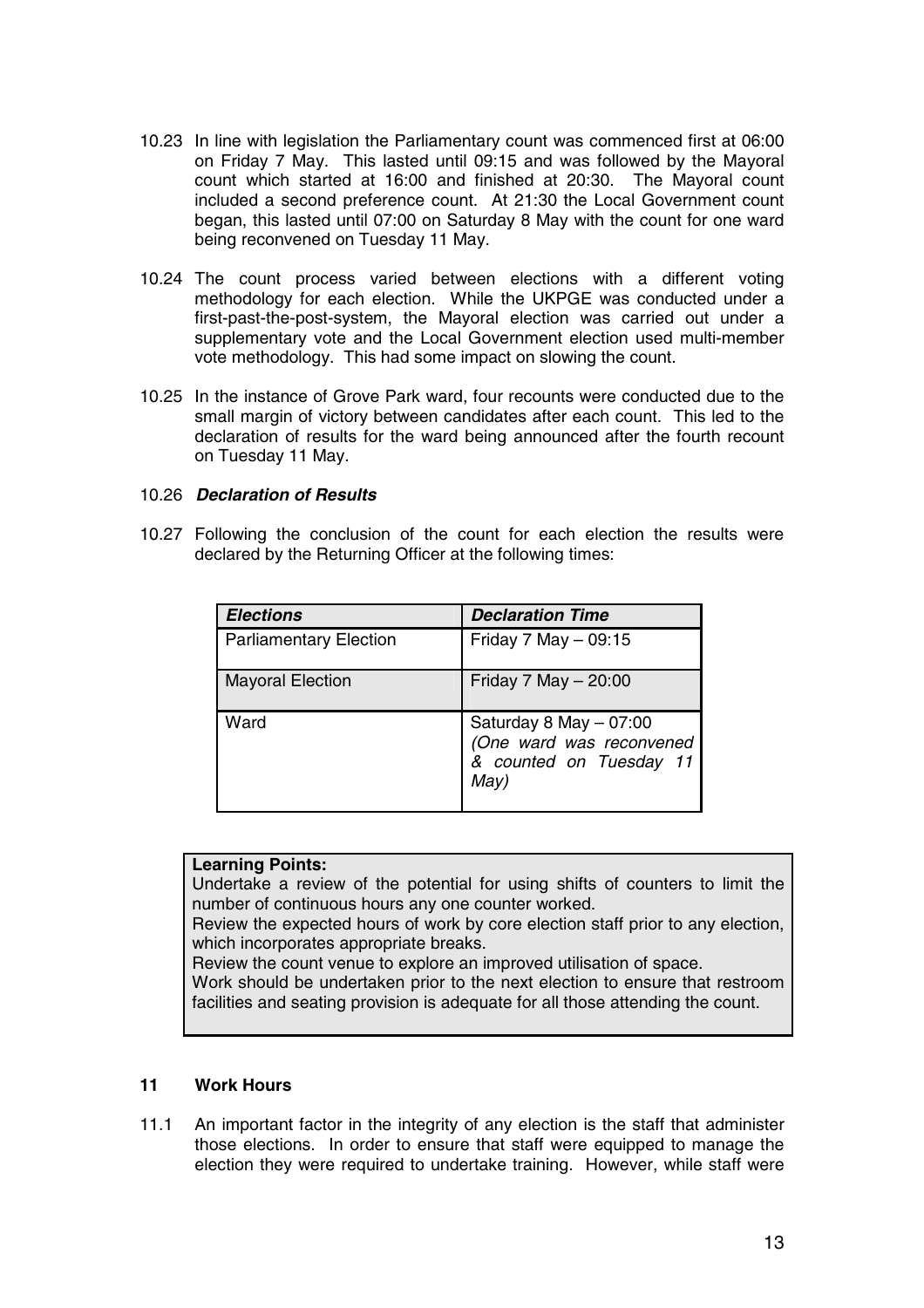well trained for the election, an element of concern is the length of continuous hours worked.

- 11.2 Over the poll and count period, two members of the Elections' Team worked over 50 hours continuously. In the 6 week period leading up to polling day the Elections' Team were on average working between 60 to 70 hour weeks. This entailed staff arriving between 07:00 and 08:00 and not leaving until between 21:00 and 22:00.
- 11.3 The pressures placed on conducting the verification and count quickly can threaten the integrity of an election if the core staff are required to work over an extended period of time.

### **Learning Point:**

Review the work hours of elections staff to ensure that adequate resourcing is in place to avoid any compromise of electoral integrity.

### **12 External Validation**

- 12.1 Following the introduction of the Electoral Administration Act 2006, the Electoral Commission introduced a set of performance standards on the performance of the Electoral Registration Officers and Returning Officers.<sup>10</sup>
- 12.2 These indicators measured:
	- The skills and knowledge of the Returning Officer;
	- The planning processes in place for an election;
	- The training provided to all staff in administering the election;
	- The work done to maintain the integrity of an election;
	- The planning and delivering of public awareness activity;
	- The accessibility of information to electors;
	- The communication of information to candidates and agents.
- 12.3 After the presentation of evidence to the Electoral Commission they agreed with Lewisham's assessment that all indicators were being met at above the standard.

#### **13 Internal Objectives and Success Measures**

- 13.1 As part of the ARO's election plan a number of objectives and success measures were set out in order to assess the conduct of the election. These included:
	- The conduct of an accurate count resistant to successful challenge;
	- **-** The 100 per cent verification of PVIs;
	- **-** The conduct of a lawful and transparent election;
	- The preparation of accounts in a timely manner;
	- **-** The absence of major difficulties in the conduct of the election;
	- **-** The absence of well founded major complaints.

<sup>&</sup>lt;sup>10</sup> Electoral Commission, Background to the Performance Standards.

http://www.electoralcommission.org.uk/ data/assets/pdf file/0019/100837/Background.pdf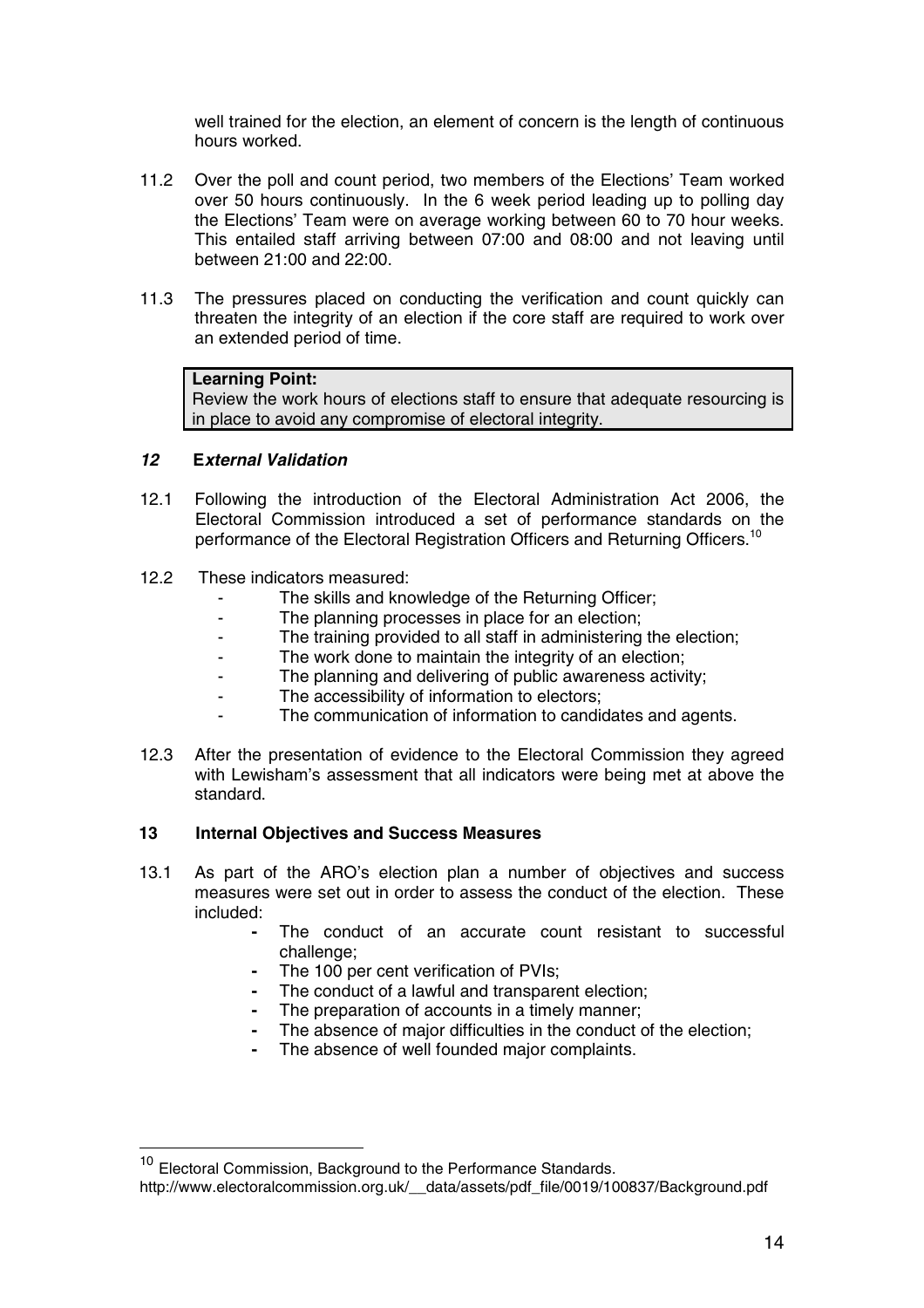13.2 In reviewing these objectives and success measures it was determined that they had largely been met. This view is supported through the external recognition from the Electoral Commission as set out in section eleven.

## **14 Voter, candidate and agents experience of the May 2010 Election**

- 14.1 The Parliamentary turnout of 63.7% indicates the May 2010 Elections attracted a good response from voters. Nationally, Electoral Commission work indicates that three quarters of those asked indicated that they were very or fairly satisfied with the process of voting. Satisfaction levels were higher (83%) for those over 55, compared with that of 18-34 year olds (67%).
- 14.2 Locally, the extension to the voting registration deadline attracted a significant number of new voters who were also able to request a postal vote. As set out earlier in this report the number of voters requesting a postal vote increased by 23.5% from 2009.
- 14.3 Voting at Polling Stations was largely successful with the only concern being the large numbers at one station in the Deptford Constituency. However, the queue of voters was well managed in the run up to the close of poll. Alternative arrangements whereby voters could choose a voting location suitable to them could help to improve the voter experience. However, currently voting at a local polling station is required by legislation. In addition any move would require the voter list to be available live on-line and would require a significant investment in logistics.
- 14.4 Feedback from candidates and agents was sought by the Electoral Services Team following the election. This indicated that the nominations process was considered to be well managed but concerns were raised about the length of the count and the suitability of the venue. Finally, an agent complained about the queues experienced at a polling station in the Deptford Constituency.

## **15 Conclusion**

- 15.1 This report highlights a number of learning points arising from the conduct of the May 2010 election. Subject to the views of this Committee, this will be used by officers to generate an Action Plan for use by Election staff prior to the next major election.
- 15.2 Integrity is vital to any election and this review concludes that, unlike other parts of the country, no concerns have been raised of systematic fraud or malpractice and no election petition has been received. The Electoral Commission have successfully reviewed the Council's arrangements.
- 15.3 However, this was a highly complex task involving the management of three separate elections over a very short period of time as required by legislation. The changes being considered for fixed term Parliaments, if agreed, would mean that a similar alignment of election dates would be many years hence. Although it is clear that the election was well planned and executed, along with any task of this complexity it is clear that improvements could be made. The following paragraphs set out a summary of these areas.
- 15.4 The differing legislative requirements of the three elections made the administration highly complex and burdensome. It is proposed that the Council presses for greater legislative simplicity.